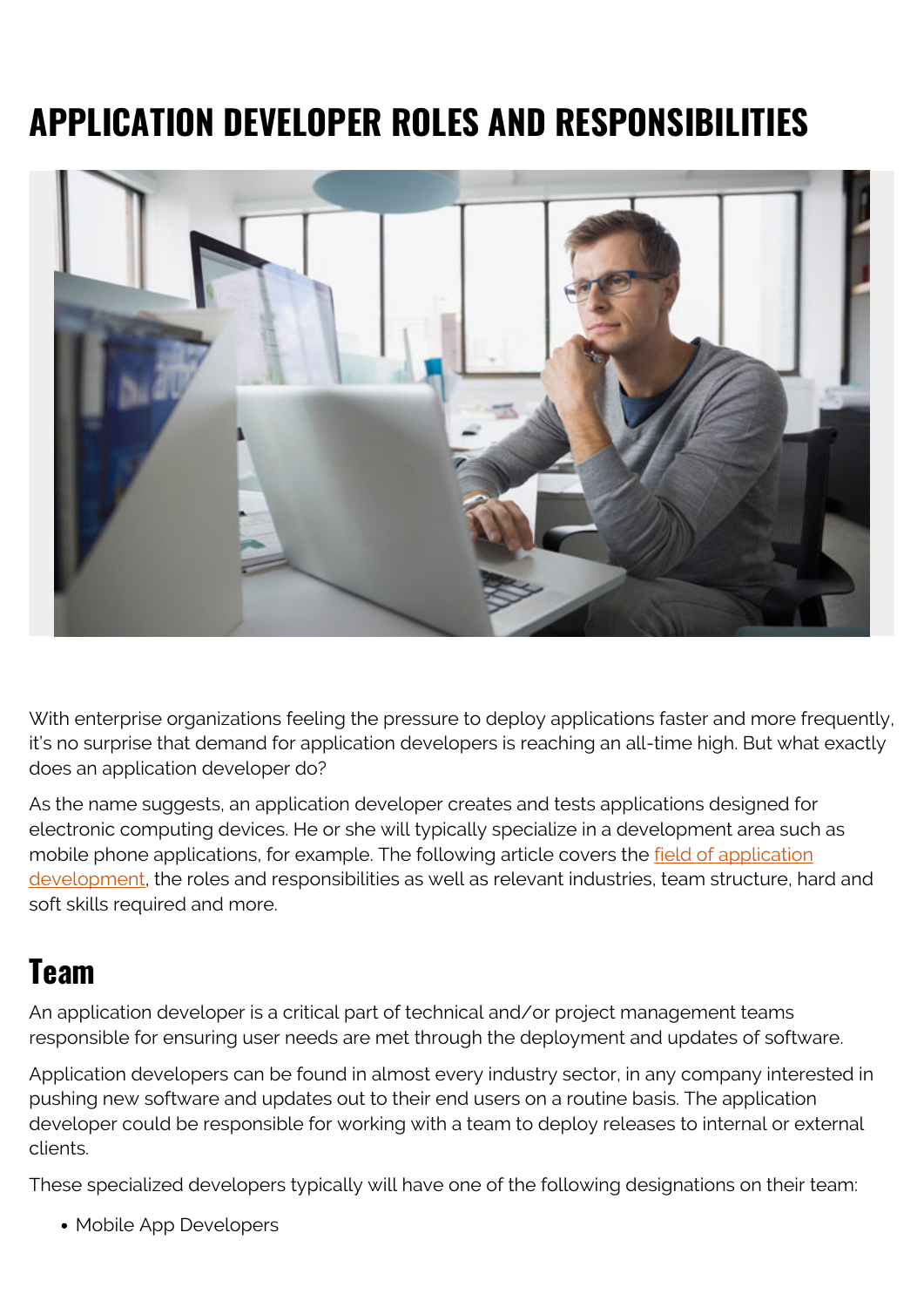- Android Developers; or
- iOS Developers

These refer to the types of operating systems and devices application developers code for.

As specialists, application developers work on teams that typically includes the following roles:

- Other software engineers
- Data scientists and analysts
- System analysts
- Graphic designers and UX specialists
- Web designers; and
- Project managers

In summary, the application developer is a specialized part of an integral team of software experts put together to design, create, deploy and update applications for any number of audiences that appeal to enterprise businesses.

# **Roles and Responsibilities of Application Developers**

Application developers have a number of responsibilities that fall on their shoulders. These have to do with managing the application lifecycle, knowledge of certain principles in coding, support and collaboration efforts.

To learn more about each responsibility required for this role, here's a detailed look at the most common requirements asked of application developers:

### **Coding and Design**

It stands to reason that a very basic tenant of application development is an in-depth knowledge of coding and application design principles. Depending on the specialization, application developers need to know the right programming language to code for the operating system they are designing for.

Typical programming languages include:

- Java / JavaScript
- $\bullet$  C++
- Python; and
- $\bullet$  PHP

However, for those tasked to design applications for a particular system, let's say Salesforce, they must be well-versed in the language specific to that platform, in this case, Apex.

#### **Application Management**

Among the most robust responsibilities of an application developer is application management. As the name implies, a soft skill that application developers must present is an organized ability to manage the application lifecycle, and people involved in the process, to ensure smooth deployment and post-deployment modifications.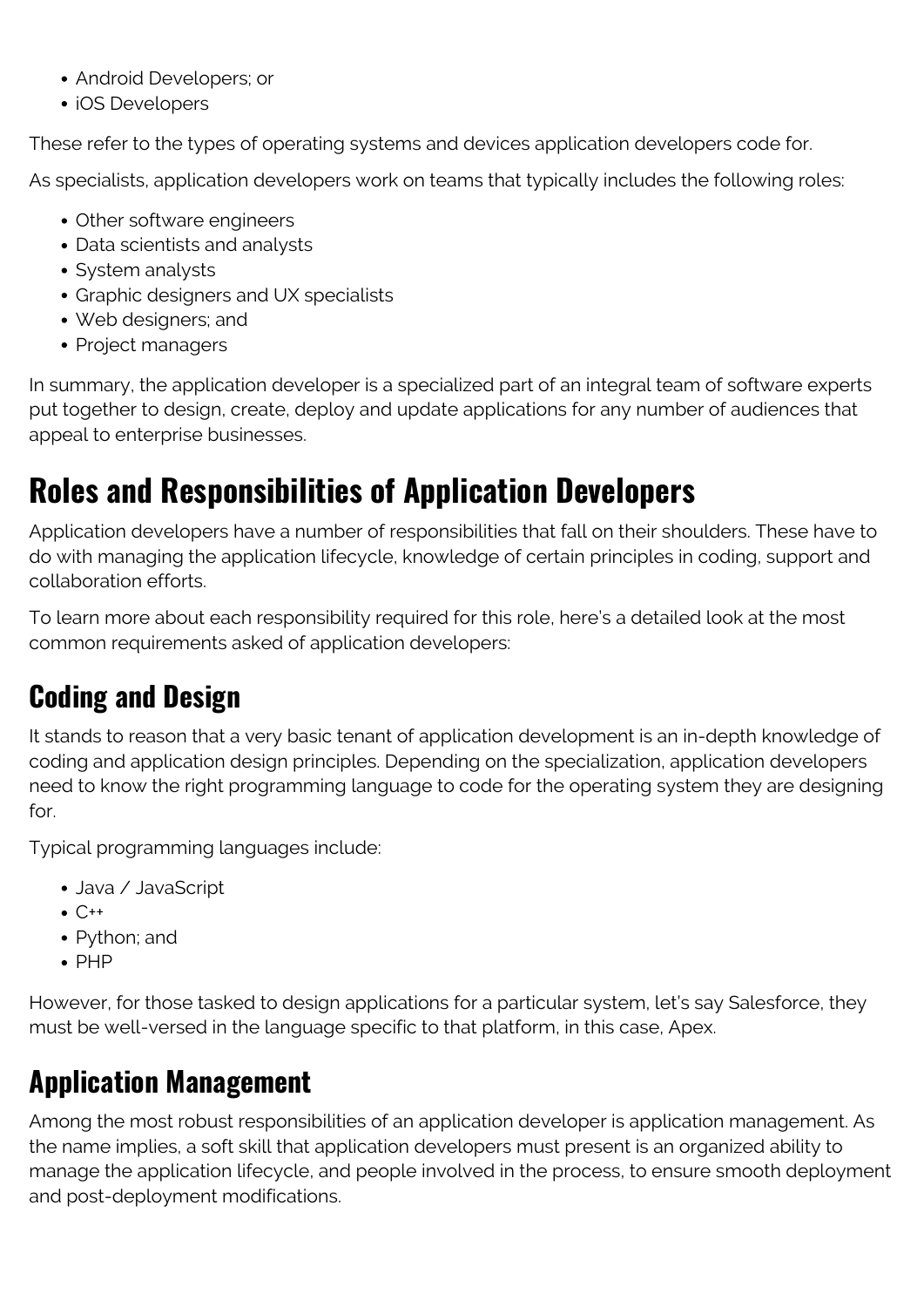#### **Understanding the Application Deployment Lifecycle**

The application deployment lifecycle typically involves the following key stages: Initial Planning > Design > Development > Testing > Deployment > Support.

In each phase, an application developer is required to have specific knowledge and abilities to propel the phase into completion. These include activities around collaboration and project management. More specifically:

- Planning and Design This stage requires specific input from both a project management and collaborative perspective. On the side of project management, the application developer must gather requirements that are based on the analysis of empirical data. For instance, the application developer should have access to end-user data that suggests what kind of issues the software sets out to solve. Armed with this information, they should have the analytical soft skills to deduce requirements. On the side of communication and collaboration is program design. This refers to building the architecture of the software and is generally spearheaded by the developer though he or she must incorporate input from other key stakeholders on the team.
- Development and Testing This is where the fun begins! Based on the design requirements gathered in the previous step, the developers will begin the iterative steps of coding, testing and revising. As a leader in communication, the software developer must also work collaboratively with a panel of end-users to ensure quality assurance. Development and testing are the longest phases in the lifecycle.
- Deployment and Support When the project is complete and tested, it will be deployed. At this point, the software developer has completed the major phases of the lifecycle, and the project management focus shifts to customer support. At the same time, the developer must collaborate with other senior members of the IT department to assure asset management line items are being completed.

# **Troubleshooting and Debugging Applications**

Troubleshooting is a term that defines the systematic way in which application developers must be able to identify, categorize, parse out and articulate problems that occur in applications. Troubleshooting takes place during the testing phase of the lifecycle and requires developers to collaborate with end-users at a high level to identify problems in the system.

Debugging should be thought of as a subset of troubleshooting which refers to the actual process of removing identified issues on a case-by-case basis. Both of these techniques are required of savvy developers.

### **Monitoring, Updates and Security**

As mentioned above, an application developer's job doesn't end at deployment. Instead, once the application is rolled out, he or she must shift into a mode where they are prepared to monitor and release updates to the edition as needed. This is necessary for the application to run smoothly, and to reduce security risks.

Application developers must also understand security protocols that protect users from external threats, and stay on the cutting edge of the changing field of technology and [cybersecurity.](https://blogs.bmc.com/blogs/cybersecurity/) For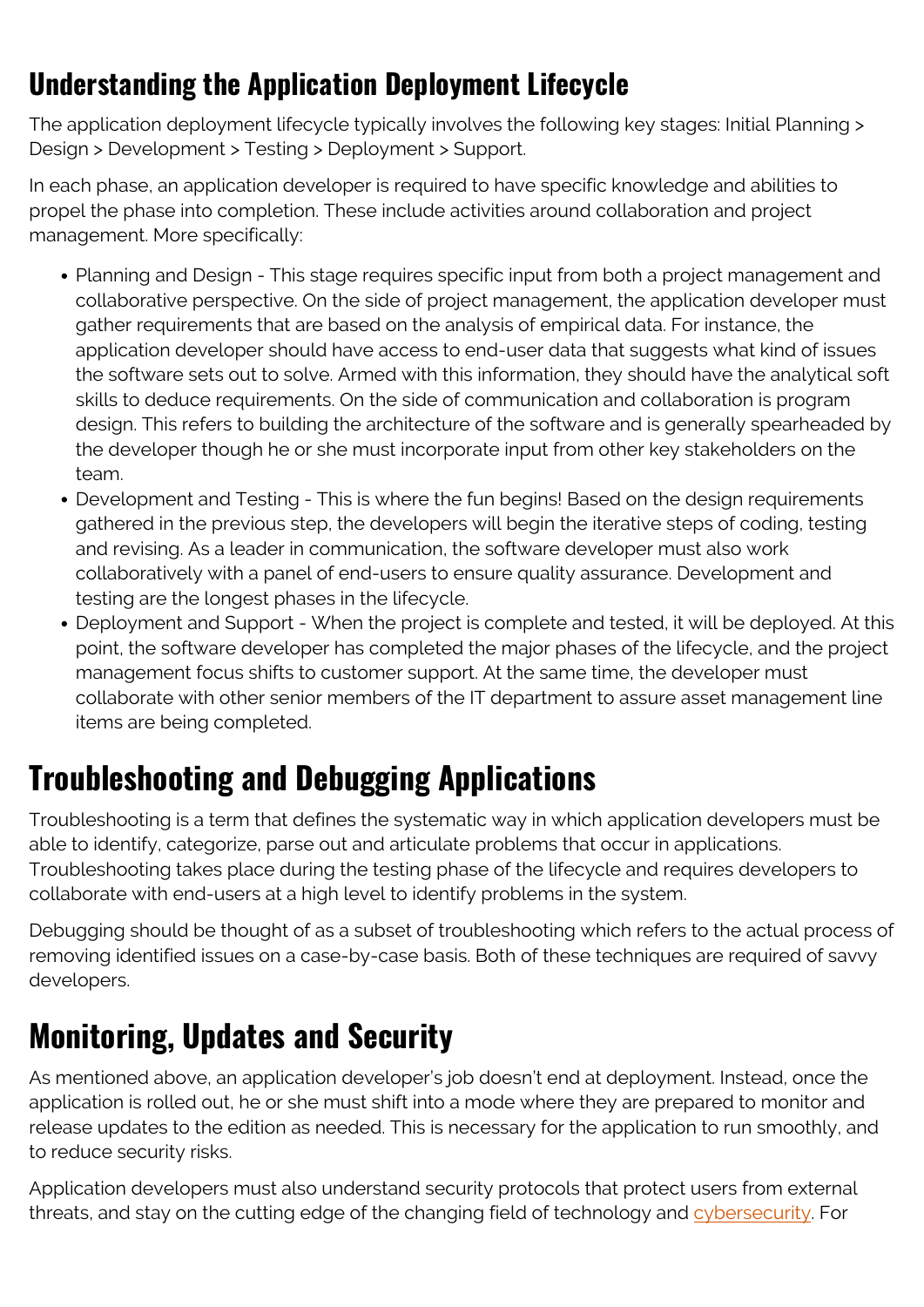instance, as more and more applications begin to explore the many uses of blockchain, application developers using will need to stay abreast of the many risks associated with this disruptive technology.

# **Server Engineering and Admin Responsibilities**

An application developer for an enterprise organization may also be tasked with server engineering functions. This includes becoming familiar with the programming languages required to code database software and backend platform technology, networking servers, performing network tests, lofty experience with cloud servers, using cloud platforms like AWS and more.

In these instances, application developers may be required to not only code aspects of the server environment but admin platforms that are required for critical systems to function.

# **End User Support and Training**

As a critical part of the deployment cycle, application developers are required to manage all elements of training and support. This could mean collaborating with other team members to develop training videos, infographics or tutorials, conducting phone training and support, or live troubleshooting of issues.

This includes ensuring updates are pushed out to keep the programs running smoothly, and all security measures are met, as well as debugging issues as they arise.

### **Project Management, Collaboration, Communication**

All of the above-mentioned responsibilities, require an in-depth understanding and practical, foundational knowledge of project management, collaboration and communication. These skills, both hard and soft, are evident throughout the application lifecycle and continue to be relevant after deployment is complete.

# **Education and Career Path for Application Developers**

At minimum, an introductory level application developer must have a Bachelor's Degree in Information Systems or a related field. From there, he or she can begin to acquire certifications to advance their career including. Examples of common certifications include the following:

- Amazon Web Services
- Cloudera (CCDH)
- Microsoft (MCSD)
- Microsoft (MTA)
- Oracle (APEX)
- Puppet Labs
- Red Hat
- Salesforce.com
- Scrum Alliance; and
- Scrum.org

The [starting salary](https://swz.salary.com/SalaryWizard/Mobile-Applications-Developer-II-Salary-Details.aspx?hdcbxbonuse=off&isshowpiechart=false&isshowjobchart=true&isshowsalarydetailcharts=false&isshownextsteps=false&isshowcompanyfct=false&isshowaboutyou=false) for an application developer is around \$88,000, worldwide. Someone starting out